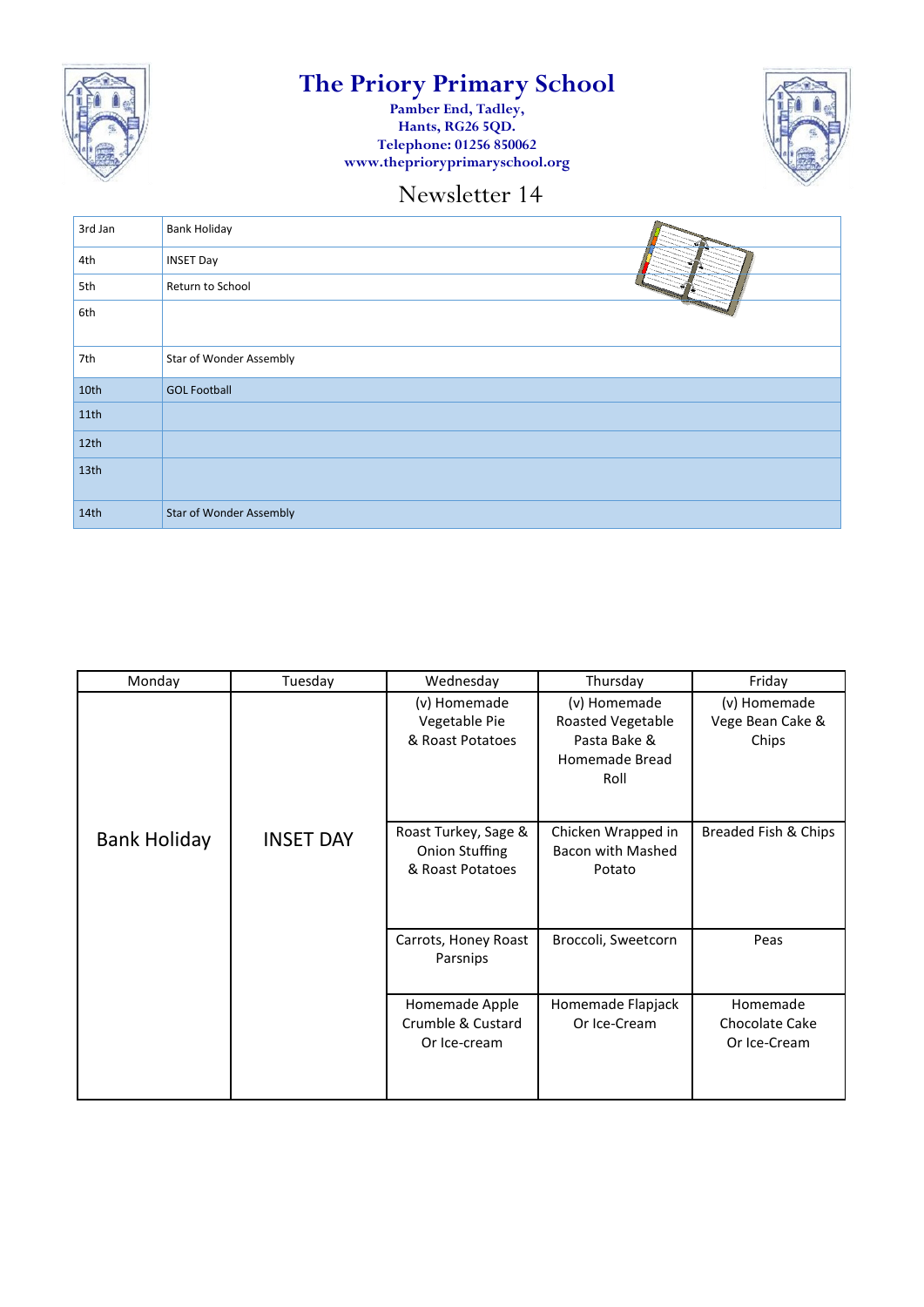#### Merry Christmas Everyone

We have reached our final day of the Autumn term and I do not believe it is possible to feel any more Christmasy!

This term we have, seen snow, met Father Christmas, sung carols and eaten a delicious Christmas lunch. And now I think the school is ready for a well-earned break. Before signing off, it's important to thank quite a large number of people who have made this last week truly special.

Firstly, I would like to thank Ali Elmore, Ellie Candy, Cara Rogers, Anne Crane, Jo Hughes, Katerina Mingacova, Charleen De Mendonca, Julia Rooth & Prubie Payne-Sahota, who all helped to come and release the staff on Wednesday so that they could enjoy their own Christmas lunch - we are all so grateful for this time together which would not have been possible without your help.

Secondly, to all of the PTA helpers who made our Christmas Party so exceptional. The arrangements ran like clockwork and the children all had an amazing time. Events like this are only possible due to the hard work and dedication of a committed team - and you all give so much to the school. A special mention to Simone White - who co-ordinated, organised and brought everything together - another PTA party event that owes so much to Simone's hard work.



Thirdly, to Stan Gibson who provided some special magic inside the Grotto. Stan was fantastic in his special role at the Priory. He was truly a natural and I know how incredible the children found the grotto experience thanks to his involvement. Also bringing out the magic of the moment were our Year 6 elves, who read, sang, told jokes and stories and made the the younger children's time in the grotto even more special. We are all very proud of our Y6 for their involvement.

Next up to thank is all those in the community who made our final week special, including John and Jane Philp at Elm Park for donating our Christmas tree; Mr and Mrs Nagalewski for their generous donation towards the Enterprise Cup; Mr and Mrs Dillow for their work on the Christmas calendar, which has gone out this week and which looks amazing; and of course Mrs Swali, for her tireless work on the PTA website.

Away from Christmas for a second, I also wanted to thank Mr and Mrs Sraw for an incredibly generous donation to the school which was used to purchase outdoor equipment and games for our playground. We will be using this equipment from January and I am sure the children will take huge benefit from the wider range of choice during their lunch and break times.

A more general thank you to all parents - you have been incredibly generous in supporting the school - the PTA events (raffle, bottle tombola and party) have all had a huge response and people have donated and supported the PTA with humbling generosity - it is greatly appreciated.

I must also give a thank you to my staff, they have worked tirelessly and many gave up their time to help with the Christmas Party, a special mention must go to Mrs Clitheroe and her team who outdid themselves once again to make a beautiful Christmas lunch which everyone enjoyed. Simply delicious!

And finally (phew!) a massive thank you and merry Christmas to all of the children of the Priory. Their behaviour this festive week has been wonderful and to see them enjoy the party, the Christmas lunch and the fun of a finally week at the Priory makes everything worthwhile.

#### **The Oaks**

On Monday, we were joined at the school by members from the Oaks, who we are planning to partner with to provide after school provision next term.

A number of parents joined us via Zoom and live and the team answered the questions posed. You can view the recorded meeting at the link below. Please note the initial meeting may be quiet, turn your speakers up at this point, however the problem was rectified approximately half way through the meeting, when some of the key points were discussed again.

[https://drive.google.com/drive/folders/1\\_9](https://drive.google.com/drive/folders/1_9-QBkI6qkh8H2XeboUcHOYvguup9lFz)-QBkI6qkh8H2XeboUcHOYvguup9lFz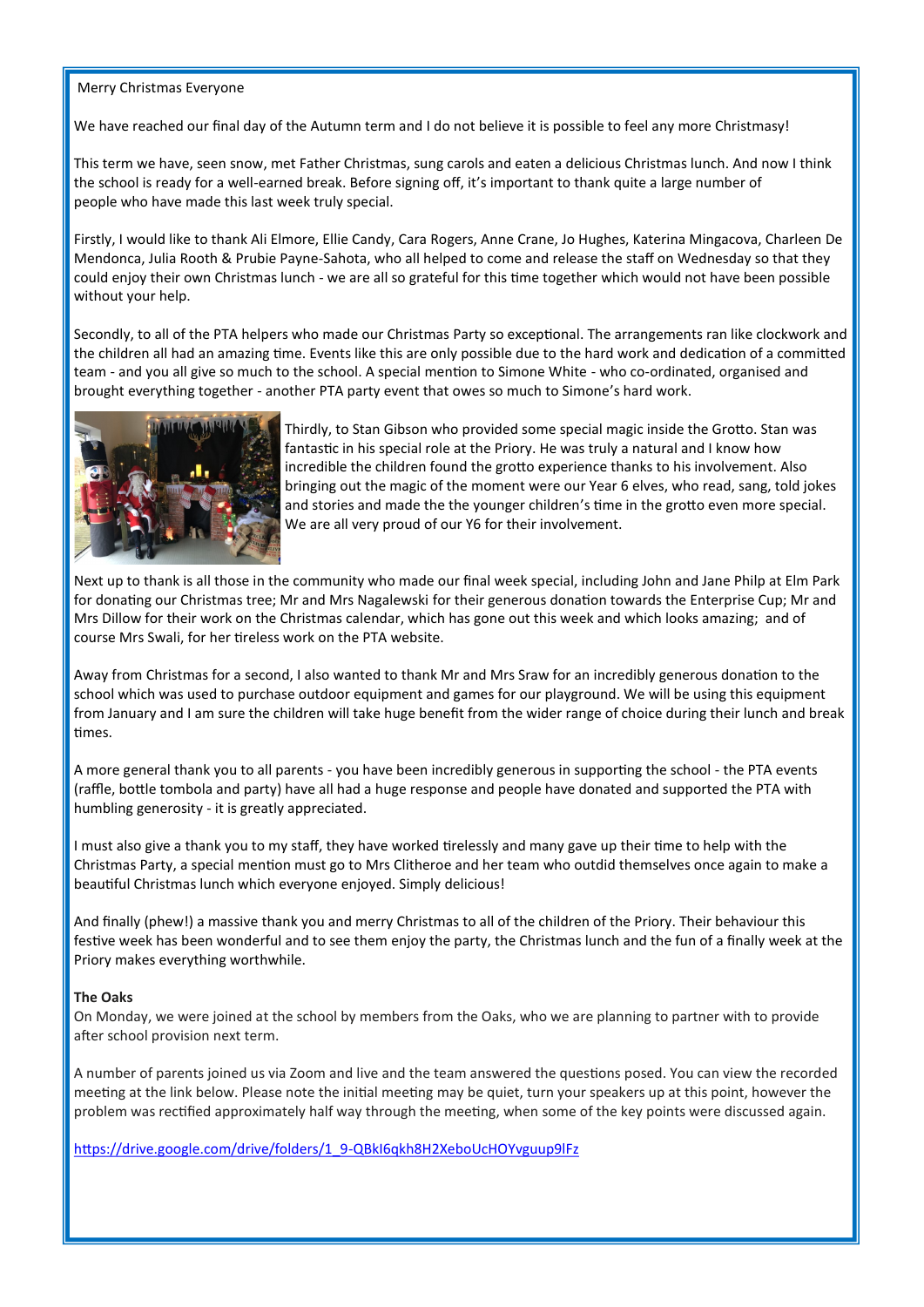### **Enterprise Cup**

The Enterprise Cup has been so successful this year, the children have expanded their knowledge of creating a business, making profits and even about marketing / advertising. The competition between the year groups has been fierce, however our eventual winners this year was Year 3. Congratulations Year 3, you will now have the Enterprise Cup glistening in your classroom for the next year.

See below for the final results.

| <b>Class</b>    | Sales -<br>units | <b>MAX units</b> |   | Sales - $f$    | Costs        |    | <b>Dog Trust</b><br><b>Donation</b> |   | <b>Margin</b> | <b>Ranking</b> |
|-----------------|------------------|------------------|---|----------------|--------------|----|-------------------------------------|---|---------------|----------------|
| YrR             | 64               | 70               | £ | $275.00$ -£    | 45.96        |    |                                     | £ | 229.04        | 2              |
| Yr1             | 89               | 108              | £ | $112.50$ -£    | 29.16        |    |                                     | £ | 83.34         |                |
| Yr <sub>2</sub> | 62               | ٠                | £ |                | ٠            |    |                                     | £ | 129.50        | 5              |
| Yr3             | 128              | 180              | £ | $320.00$ -£    | 13.98        | -£ | 64.00                               | £ | 242.02        | 1              |
| Yr4             | 100              | 120              | £ | $208.00 - E$   | 19.98        |    |                                     | £ | 188.02        | 4              |
| Yr5             | 48               | ۰                | £ | $85.00$ £      | ۰            |    |                                     | £ | 85.00         | 6              |
| Yr <sub>6</sub> | 131              | ۰                | £ | $220.00$ -£    | 21.88        |    |                                     | £ | 198.12        | 3              |
| <b>Total</b>    | 622              |                  | £ | $1,350.00 - f$ | $130.96 - f$ |    | 64.00                               | £ | 1,155.04      |                |

#### **Christmas Party / Seesaw**

Take a look at your child's Seesaw account for photos of yesterday's party - most importantly the grotto experience for the children as they got to meet Santa and our wonderful Y6 elves.

### **COVID**

Unfortunately, we cannot ignore the rising number of cases of COVID / Omicron that have been reported nationally. Predictions are that this could continue to rise over the holidays. Firstly, I wish you all a safe and well Christmas and hope you and your families manage to avoid the virus entirely.

We of course support the government's booster campaign and hope that you will manage to get your booster arranged over the holiday, if not already completed.

You may have heard in the press, the first mentions of a possible third lockdown - whilst this has in NO way been confirmed, we shall ensure that if a lockdown involving schools was called we could switch to remote learning as soon as possible. If this were to occur, full details of live daily English and Maths lessons with the class teachers and LSAs will be sent out to you and arrangements will be made for anyone who struggles to access a device at home.

Of course, we all strongly hope that this will not be the case and we will all be back together from the 5th January.